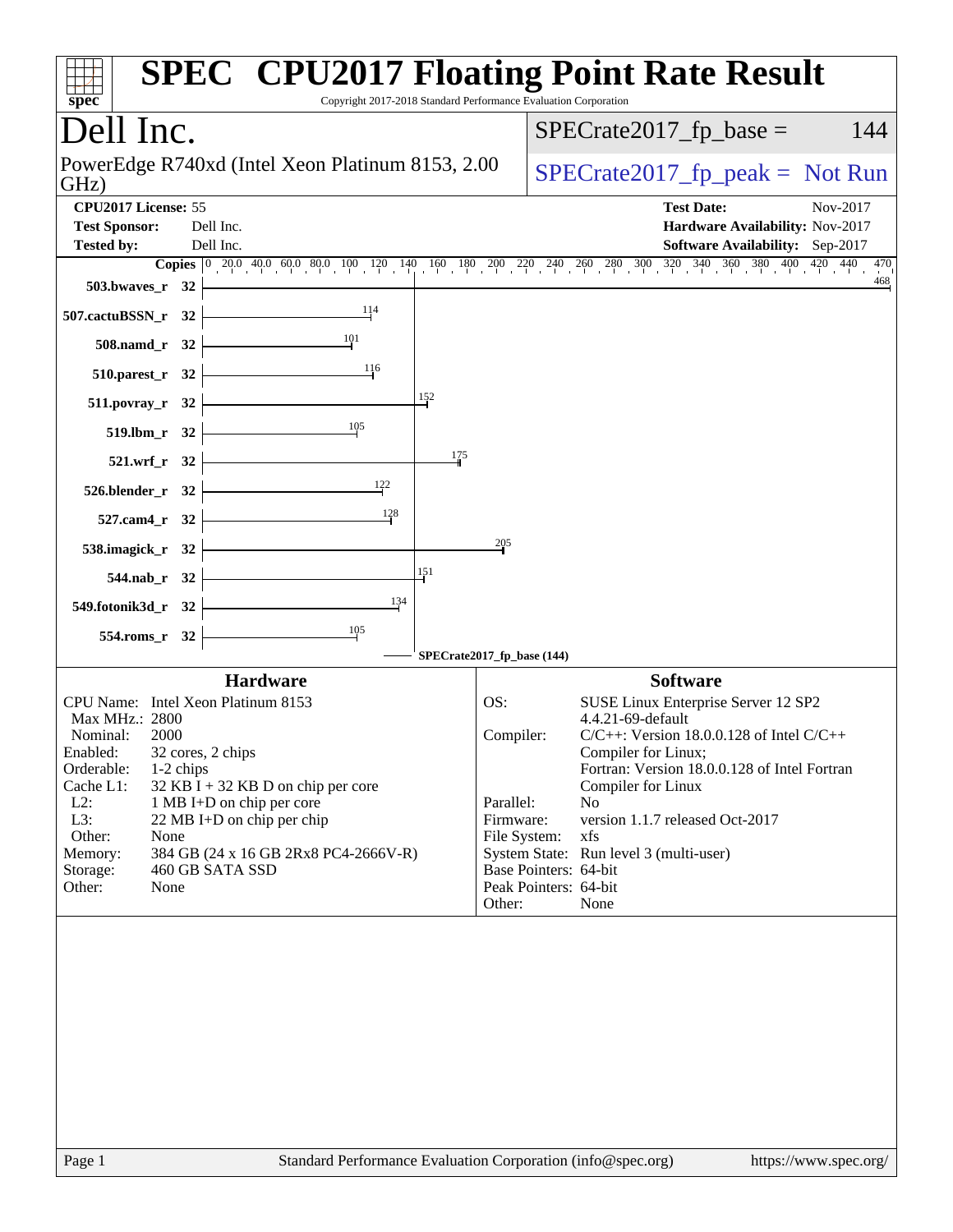| <b>SPEC CPU2017 Floating Point Rate Result</b><br>Copyright 2017-2018 Standard Performance Evaluation Corporation<br>spec                                                        |                                        |                |            |                |            |                      |            |               |                |              |                   |              |                                        |              |
|----------------------------------------------------------------------------------------------------------------------------------------------------------------------------------|----------------------------------------|----------------|------------|----------------|------------|----------------------|------------|---------------|----------------|--------------|-------------------|--------------|----------------------------------------|--------------|
|                                                                                                                                                                                  | Dell Inc.<br>$SPECrate2017_fp\_base =$ |                |            |                |            |                      |            | 144           |                |              |                   |              |                                        |              |
| PowerEdge R740xd (Intel Xeon Platinum 8153, 2.00<br>$SPECrate2017fr peak = Not Run$<br>GHz)                                                                                      |                                        |                |            |                |            |                      |            |               |                |              |                   |              |                                        |              |
| CPU2017 License: 55                                                                                                                                                              |                                        |                |            |                |            |                      |            |               |                |              | <b>Test Date:</b> |              | Nov-2017                               |              |
| <b>Test Sponsor:</b>                                                                                                                                                             | Dell Inc.                              |                |            |                |            |                      |            |               |                |              |                   |              | <b>Hardware Availability: Nov-2017</b> |              |
| <b>Tested by:</b>                                                                                                                                                                | Dell Inc.                              |                |            |                |            |                      |            |               |                |              |                   |              | Software Availability: Sep-2017        |              |
|                                                                                                                                                                                  |                                        |                |            |                |            | <b>Results Table</b> |            |               |                |              |                   |              |                                        |              |
|                                                                                                                                                                                  |                                        |                |            | <b>Base</b>    |            |                      |            |               |                |              | <b>Peak</b>       |              |                                        |              |
| <b>Benchmark</b>                                                                                                                                                                 | <b>Copies</b>                          | <b>Seconds</b> | Ratio      | <b>Seconds</b> | Ratio      | <b>Seconds</b>       | Ratio      | <b>Copies</b> | <b>Seconds</b> | <b>Ratio</b> | <b>Seconds</b>    | <b>Ratio</b> | <b>Seconds</b>                         | <b>Ratio</b> |
| 503.bwayes r                                                                                                                                                                     | 32                                     | 685            | 468        | 685            | 468        | 685                  | 468        |               |                |              |                   |              |                                        |              |
| 507.cactuBSSN r                                                                                                                                                                  | 32                                     | 355            | 114        | 355            | 114        | 354                  | 114        |               |                |              |                   |              |                                        |              |
| $508$ .namd $r$                                                                                                                                                                  | 32                                     | 300            | <b>101</b> | 299            | 102        | 301<br>725           | 101<br>116 |               |                |              |                   |              |                                        |              |
| 510.parest_r                                                                                                                                                                     | 32<br>32                               | 721<br>491     | 116<br>152 | 725<br>490     | 116<br>152 | 488                  | 153        |               |                |              |                   |              |                                        |              |
| 511.povray_r<br>519.1bm_r                                                                                                                                                        | 32                                     | 322            | 105        | 322            | 105        | 321                  | 105        |               |                |              |                   |              |                                        |              |
| 521.wrf                                                                                                                                                                          | 32                                     | 409            | 175        | 410            | 175        | 412                  | 174        |               |                |              |                   |              |                                        |              |
| 526.blender_r                                                                                                                                                                    | 32                                     | 398            | 122        | 399            | 122        | 398                  | 122        |               |                |              |                   |              |                                        |              |
| $527$ .cam $4r$                                                                                                                                                                  | 32                                     | 437            | 128        | 436            | 128        | 437                  | 128        |               |                |              |                   |              |                                        |              |
| 538.imagick_r                                                                                                                                                                    | 32                                     | 391            | 204        | 389            | 205        | 388                  | 205        |               |                |              |                   |              |                                        |              |
| 544.nab_r                                                                                                                                                                        | 32                                     | 358            | 151        | <b>358</b>     | 151        | 358                  | 150        |               |                |              |                   |              |                                        |              |
| 549.fotonik3d r                                                                                                                                                                  | 32                                     | 933            | 134        | 933            | 134        | 934                  | 134        |               |                |              |                   |              |                                        |              |
| $554$ .roms r                                                                                                                                                                    | 32                                     | 484            | 105        | 484            | 105        | 483                  | 105        |               |                |              |                   |              |                                        |              |
| $SPECrate2017_fp\_base =$                                                                                                                                                        |                                        |                | 144        |                |            |                      |            |               |                |              |                   |              |                                        |              |
| $SPECrate2017_fp_peak =$<br><b>Not Run</b>                                                                                                                                       |                                        |                |            |                |            |                      |            |               |                |              |                   |              |                                        |              |
| Results appear in the order in which they were run. Bold underlined text indicates a median measurement.                                                                         |                                        |                |            |                |            |                      |            |               |                |              |                   |              |                                        |              |
| <b>Submit Notes</b>                                                                                                                                                              |                                        |                |            |                |            |                      |            |               |                |              |                   |              |                                        |              |
|                                                                                                                                                                                  |                                        |                |            |                |            |                      |            |               |                |              |                   |              |                                        |              |
| The numactl mechanism was used to bind copies to processors. The config file option 'submit'<br>was used to generate numactl commands to bind each copy to a specific processor. |                                        |                |            |                |            |                      |            |               |                |              |                   |              |                                        |              |
| For details, please see the config file.                                                                                                                                         |                                        |                |            |                |            |                      |            |               |                |              |                   |              |                                        |              |
| <b>Operating System Notes</b>                                                                                                                                                    |                                        |                |            |                |            |                      |            |               |                |              |                   |              |                                        |              |

Stack size set to unlimited using "ulimit -s unlimited"

#### **[General Notes](http://www.spec.org/auto/cpu2017/Docs/result-fields.html#GeneralNotes)**

Environment variables set by runcpu before the start of the run: LD\_LIBRARY\_PATH = "/home/cpu2017/lib/ia32:/home/cpu2017/lib/intel64:/home/cpu2017/je5.0.1-32:/home/cpu2017/je5.0.1-64"

 Binaries compiled on a system with 1x Intel Core i7-4790 CPU + 32GB RAM memory using Redhat Enterprise Linux 7.4 Transparent Huge Pages enabled by default Prior to runcpu invocation Filesystem page cache synced and cleared with: sync; echo 3> /proc/sys/vm/drop\_caches runcpu command invoked through numactl i.e.: numactl --interleave=all runcpu <etc>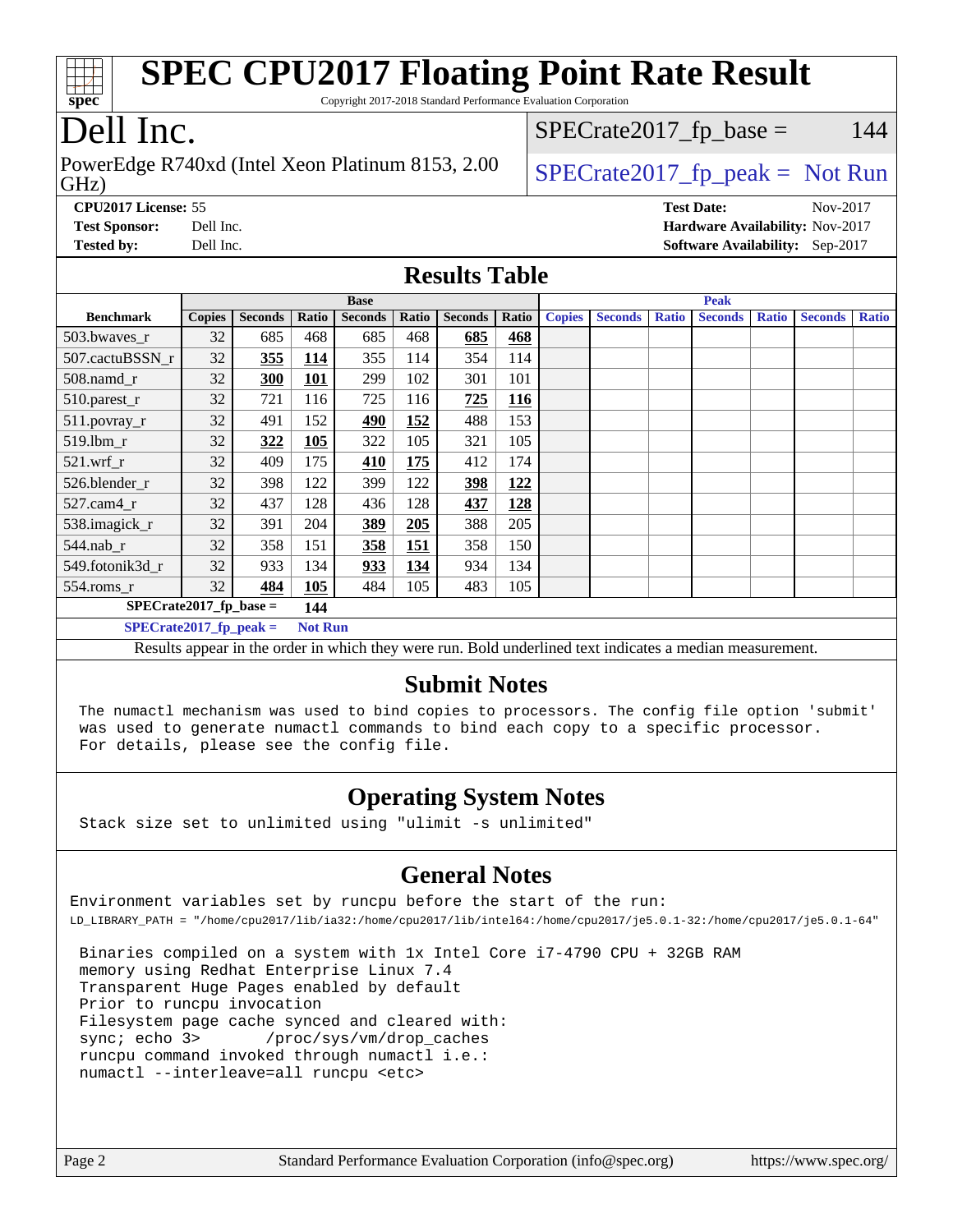

Copyright 2017-2018 Standard Performance Evaluation Corporation

## Dell Inc.

GHz) PowerEdge R740xd (Intel Xeon Platinum 8153, 2.00  $\big|$  SPECrate 2017 fp peak = Not Run

 $SPECTate2017<sub>fr</sub> base = 144$ 

#### **[CPU2017 License:](http://www.spec.org/auto/cpu2017/Docs/result-fields.html#CPU2017License)** 55 **[Test Date:](http://www.spec.org/auto/cpu2017/Docs/result-fields.html#TestDate)** Nov-2017

**[Test Sponsor:](http://www.spec.org/auto/cpu2017/Docs/result-fields.html#TestSponsor)** Dell Inc. **[Hardware Availability:](http://www.spec.org/auto/cpu2017/Docs/result-fields.html#HardwareAvailability)** Nov-2017 **[Tested by:](http://www.spec.org/auto/cpu2017/Docs/result-fields.html#Testedby)** Dell Inc. **[Software Availability:](http://www.spec.org/auto/cpu2017/Docs/result-fields.html#SoftwareAvailability)** Sep-2017

#### **[Platform Notes](http://www.spec.org/auto/cpu2017/Docs/result-fields.html#PlatformNotes)**

Page 3 Standard Performance Evaluation Corporation [\(info@spec.org\)](mailto:info@spec.org) <https://www.spec.org/> BIOS settings: Sub NUMA Cluster disabled Virtualization Technology disabled System Profile set to Custom CPU Performance set to Maximum Performance C States set to Autonomous C1E disabled Uncore Frequency set to Dynamic Energy Efficiency Policy set to Performance Memory Patrol Scrub disabled Logical Processor disabled CPU Interconnect Bus Link Power Management disabled PCI ASPM L1 Link Power Management disabled Sysinfo program /home/cpu2017/bin/sysinfo Rev: r5797 of 2017-06-14 96c45e4568ad54c135fd618bcc091c0f running on linux-wwko Wed Nov 29 12:12:18 2017 SUT (System Under Test) info as seen by some common utilities. For more information on this section, see <https://www.spec.org/cpu2017/Docs/config.html#sysinfo> From /proc/cpuinfo model name : Intel(R) Xeon(R) Platinum 8153 CPU @ 2.00GHz 2 "physical id"s (chips) 32 "processors" cores, siblings (Caution: counting these is hw and system dependent. The following excerpts from /proc/cpuinfo might not be reliable. Use with caution.) cpu cores : 16 siblings : 16 physical 0: cores 0 1 2 3 4 5 6 7 8 9 10 11 12 13 14 15 physical 1: cores 0 1 2 3 4 5 6 7 8 9 10 11 12 13 14 15 From lscpu: Architecture: x86\_64 CPU op-mode(s): 32-bit, 64-bit Byte Order: Little Endian  $CPU(s):$  32 On-line CPU(s) list: 0-31 Thread(s) per core: 1 Core(s) per socket: 16 Socket(s): 2 NUMA node(s): 2 Vendor ID: GenuineIntel CPU family: 6 Model: 85 Model name: Intel(R) Xeon(R) Platinum 8153 CPU @ 2.00GHz Stepping: 4 **(Continued on next page)**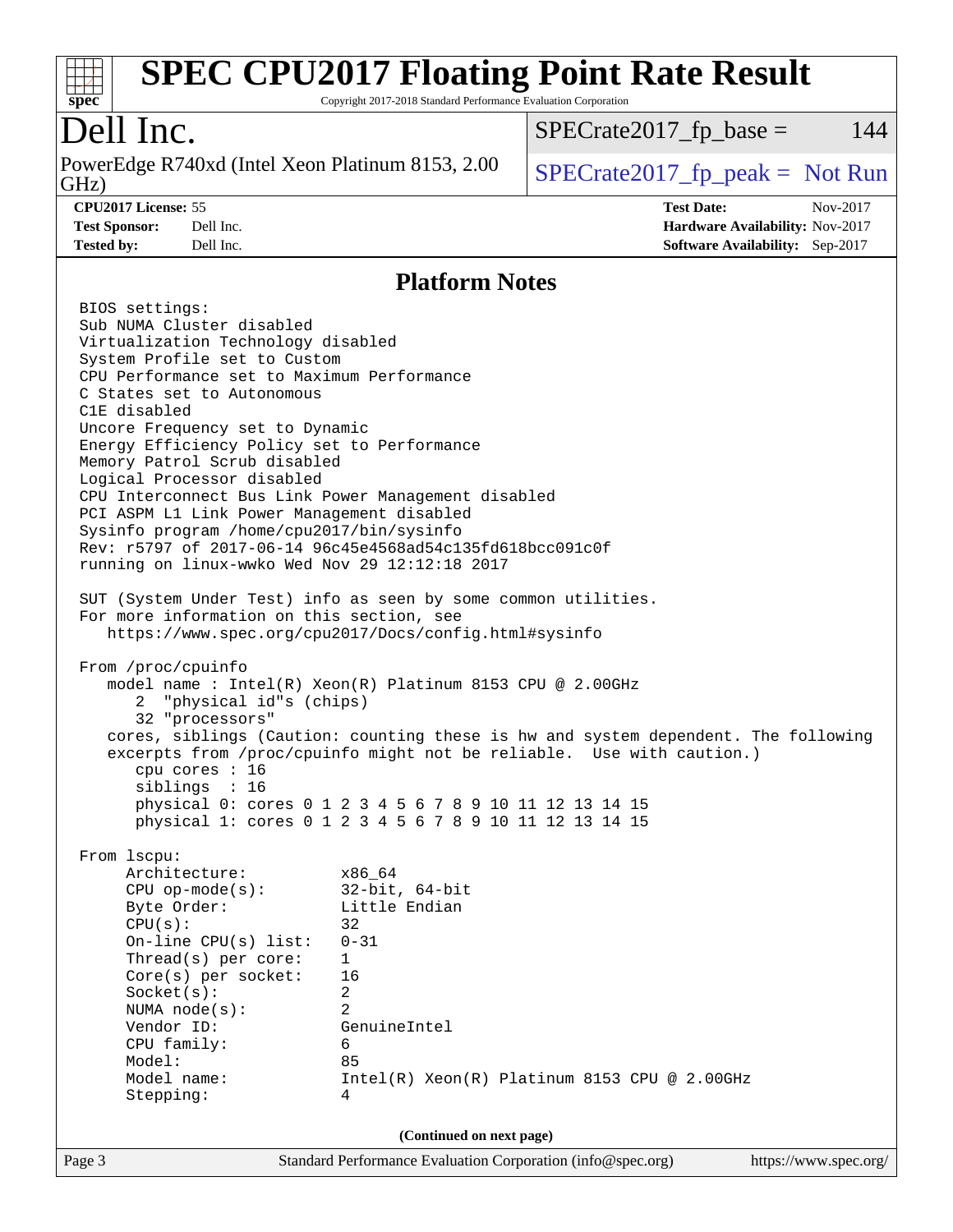

Copyright 2017-2018 Standard Performance Evaluation Corporation

## Dell Inc.

PowerEdge R740xd (Intel Xeon Platinum 8153, 2.00 GHz)

 $SPECTate 2017_fp\_peak = Not Run$  $SPECTate2017_fp\_base = 144$ 

**[CPU2017 License:](http://www.spec.org/auto/cpu2017/Docs/result-fields.html#CPU2017License)** 55 **[Test Date:](http://www.spec.org/auto/cpu2017/Docs/result-fields.html#TestDate)** Nov-2017 **[Test Sponsor:](http://www.spec.org/auto/cpu2017/Docs/result-fields.html#TestSponsor)** Dell Inc. **[Hardware Availability:](http://www.spec.org/auto/cpu2017/Docs/result-fields.html#HardwareAvailability)** Nov-2017 **[Tested by:](http://www.spec.org/auto/cpu2017/Docs/result-fields.html#Testedby)** Dell Inc. **[Software Availability:](http://www.spec.org/auto/cpu2017/Docs/result-fields.html#SoftwareAvailability)** Sep-2017

#### **[Platform Notes \(Continued\)](http://www.spec.org/auto/cpu2017/Docs/result-fields.html#PlatformNotes)**

| 1 ianul 11000 (Continuea)<br>CPU MHz:<br>1995.297<br>3990.59<br>BogoMIPS:<br>Virtualization:<br>$VT - x$<br>L1d cache:<br>32K<br>Lli cache:<br>32K<br>$L2$ cache:<br>1024K<br>L3 cache:<br>22528K<br>NUMA $node0$ $CPU(s):$<br>0, 2, 4, 6, 8, 10, 12, 14, 16, 18, 20, 22, 24, 26, 28, 30<br>NUMA nodel CPU(s):<br>1, 3, 5, 7, 9, 11, 13, 15, 17, 19, 21, 23, 25, 27, 29, 31<br>fpu vme de pse tsc msr pae mce cx8 apic sep mtrr pge mca cmov<br>Flags:<br>pat pse36 clflush dts acpi mmx fxsr sse sse2 ss ht tm pbe syscall nx pdpelgb rdtscp<br>lm constant_tsc art arch_perfmon pebs bts rep_good nopl xtopology nonstop_tsc<br>aperfmperf eagerfpu pni pclmulqdq dtes64 monitor ds_cpl vmx smx est tm2 ssse3 sdbg<br>fma cx16 xtpr pdcm pcid dca sse4_1 sse4_2 x2apic movbe popcnt tsc_deadline_timer aes<br>xsave avx f16c rdrand lahf_lm abm 3dnowprefetch ida arat epb pln pts dtherm intel_pt<br>tpr_shadow vnmi flexpriority ept vpid fsgsbase tsc_adjust bmil hle avx2 smep bmi2<br>erms invpcid rtm cqm mpx avx512f avx512dq rdseed adx smap clflushopt clwb avx512cd<br>avx512bw avx512vl xsaveopt xsavec xgetbvl cqm_llc cqm_occup_llc |
|----------------------------------------------------------------------------------------------------------------------------------------------------------------------------------------------------------------------------------------------------------------------------------------------------------------------------------------------------------------------------------------------------------------------------------------------------------------------------------------------------------------------------------------------------------------------------------------------------------------------------------------------------------------------------------------------------------------------------------------------------------------------------------------------------------------------------------------------------------------------------------------------------------------------------------------------------------------------------------------------------------------------------------------------------------------------------------------------------------------------------------------------------|
|                                                                                                                                                                                                                                                                                                                                                                                                                                                                                                                                                                                                                                                                                                                                                                                                                                                                                                                                                                                                                                                                                                                                                    |
| /proc/cpuinfo cache data<br>cache size : 22528 KB                                                                                                                                                                                                                                                                                                                                                                                                                                                                                                                                                                                                                                                                                                                                                                                                                                                                                                                                                                                                                                                                                                  |
| From numactl --hardware WARNING: a numactl 'node' might or might not correspond to a<br>physical chip.<br>$available: 2 nodes (0-1)$<br>node 0 cpus: 0 2 4 6 8 10 12 14 16 18 20 22 24 26 28 30<br>node 0 size: 192109 MB<br>node 0 free: 191439 MB<br>node 1 cpus: 1 3 5 7 9 11 13 15 17 19 21 23 25 27 29 31<br>node 1 size: 193504 MB<br>node 1 free: 192875 MB<br>node distances:<br>node 0 1<br>0: 10 21<br>1:<br>21 10                                                                                                                                                                                                                                                                                                                                                                                                                                                                                                                                                                                                                                                                                                                       |
| From /proc/meminfo<br>MemTotal:<br>394868376 kB<br>HugePages_Total:<br>0<br>2048 kB<br>Hugepagesize:                                                                                                                                                                                                                                                                                                                                                                                                                                                                                                                                                                                                                                                                                                                                                                                                                                                                                                                                                                                                                                               |
| /usr/bin/lsb release -d<br>SUSE Linux Enterprise Server 12 SP2                                                                                                                                                                                                                                                                                                                                                                                                                                                                                                                                                                                                                                                                                                                                                                                                                                                                                                                                                                                                                                                                                     |
| From /etc/*release* /etc/*version*<br>SuSE-release:<br>SUSE Linux Enterprise Server 12 (x86_64)                                                                                                                                                                                                                                                                                                                                                                                                                                                                                                                                                                                                                                                                                                                                                                                                                                                                                                                                                                                                                                                    |
| (Continued on next page)                                                                                                                                                                                                                                                                                                                                                                                                                                                                                                                                                                                                                                                                                                                                                                                                                                                                                                                                                                                                                                                                                                                           |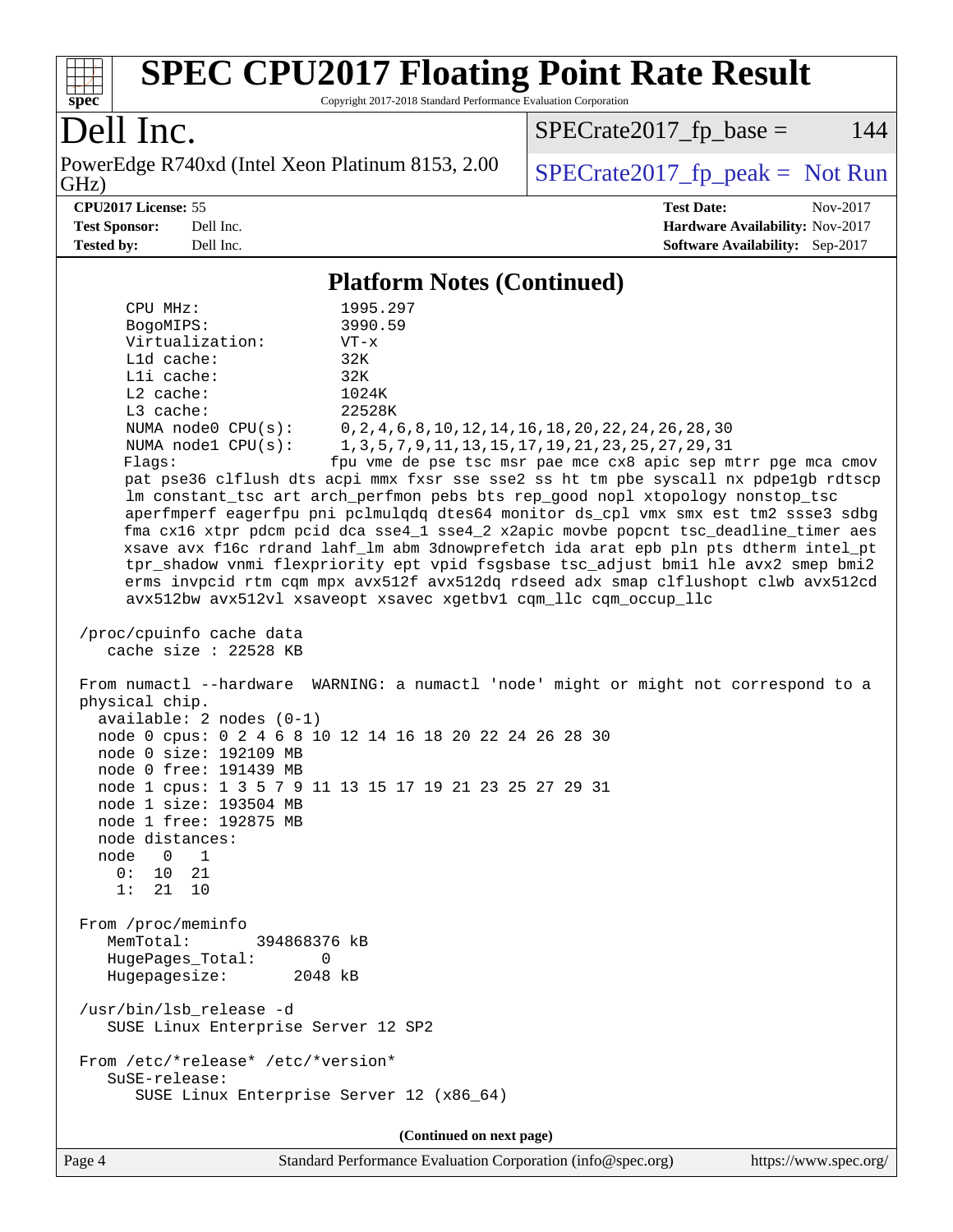#### **[spec](http://www.spec.org/) [SPEC CPU2017 Floating Point Rate Result](http://www.spec.org/auto/cpu2017/Docs/result-fields.html#SPECCPU2017FloatingPointRateResult)** Copyright 2017-2018 Standard Performance Evaluation Corporation Dell Inc. GHz) PowerEdge R740xd (Intel Xeon Platinum 8153, 2.00  $\big|$  SPECrate 2017 fp peak = Not Run  $SPECTate2017<sub>fr</sub> base = 144$ **[CPU2017 License:](http://www.spec.org/auto/cpu2017/Docs/result-fields.html#CPU2017License)** 55 **[Test Date:](http://www.spec.org/auto/cpu2017/Docs/result-fields.html#TestDate)** Nov-2017 **[Test Sponsor:](http://www.spec.org/auto/cpu2017/Docs/result-fields.html#TestSponsor)** Dell Inc. **[Hardware Availability:](http://www.spec.org/auto/cpu2017/Docs/result-fields.html#HardwareAvailability)** Nov-2017 **[Tested by:](http://www.spec.org/auto/cpu2017/Docs/result-fields.html#Testedby)** Dell Inc. **[Software Availability:](http://www.spec.org/auto/cpu2017/Docs/result-fields.html#SoftwareAvailability)** Sep-2017 **[Platform Notes \(Continued\)](http://www.spec.org/auto/cpu2017/Docs/result-fields.html#PlatformNotes)** VERSION = 12 PATCHLEVEL = 2 # This file is deprecated and will be removed in a future service pack or release. # Please check /etc/os-release for details about this release. os-release: NAME="SLES" VERSION="12-SP2" VERSION\_ID="12.2" PRETTY\_NAME="SUSE Linux Enterprise Server 12 SP2" ID="sles" ANSI\_COLOR="0;32" CPE\_NAME="cpe:/o:suse:sles:12:sp2" uname -a: Linux linux-wwko 4.4.21-69-default #1 SMP Tue Oct 25 10:58:20 UTC 2016 (9464f67) x86\_64 x86\_64 x86\_64 GNU/Linux run-level 3 Nov 29 11:32 SPEC is set to: /home/cpu2017 Filesystem Type Size Used Avail Use% Mounted on /dev/sda2 xfs 892G 22G 871G 3% / Additional information from dmidecode follows. WARNING: Use caution when you interpret this section. The 'dmidecode' program reads system data which is "intended to allow hardware to be accurately determined", but the intent may not be met, as there are frequent changes to hardware, firmware, and the "DMTF SMBIOS" standard. BIOS Dell Inc. 1.1.7 08/10/2017 Memory: 24x 00AD00B300AD HMA82GR7AFR8N-VK 16 GB 2 rank 2666 (End of data from sysinfo program) **[Compiler Version Notes](http://www.spec.org/auto/cpu2017/Docs/result-fields.html#CompilerVersionNotes)** ============================================================================== CC 519.1bm  $r(base)$  538.imagick  $r(base)$  544.nab  $r(base)$ ----------------------------------------------------------------------------- icc (ICC) 18.0.0 20170811 Copyright (C) 1985-2017 Intel Corporation. All rights reserved. ------------------------------------------------------------------------------ ============================================================================== CXXC 508.namd\_r(base) 510.parest\_r(base) ----------------------------------------------------------------------------- icpc (ICC) 18.0.0 20170811 **(Continued on next page)**

Page 5 Standard Performance Evaluation Corporation [\(info@spec.org\)](mailto:info@spec.org) <https://www.spec.org/>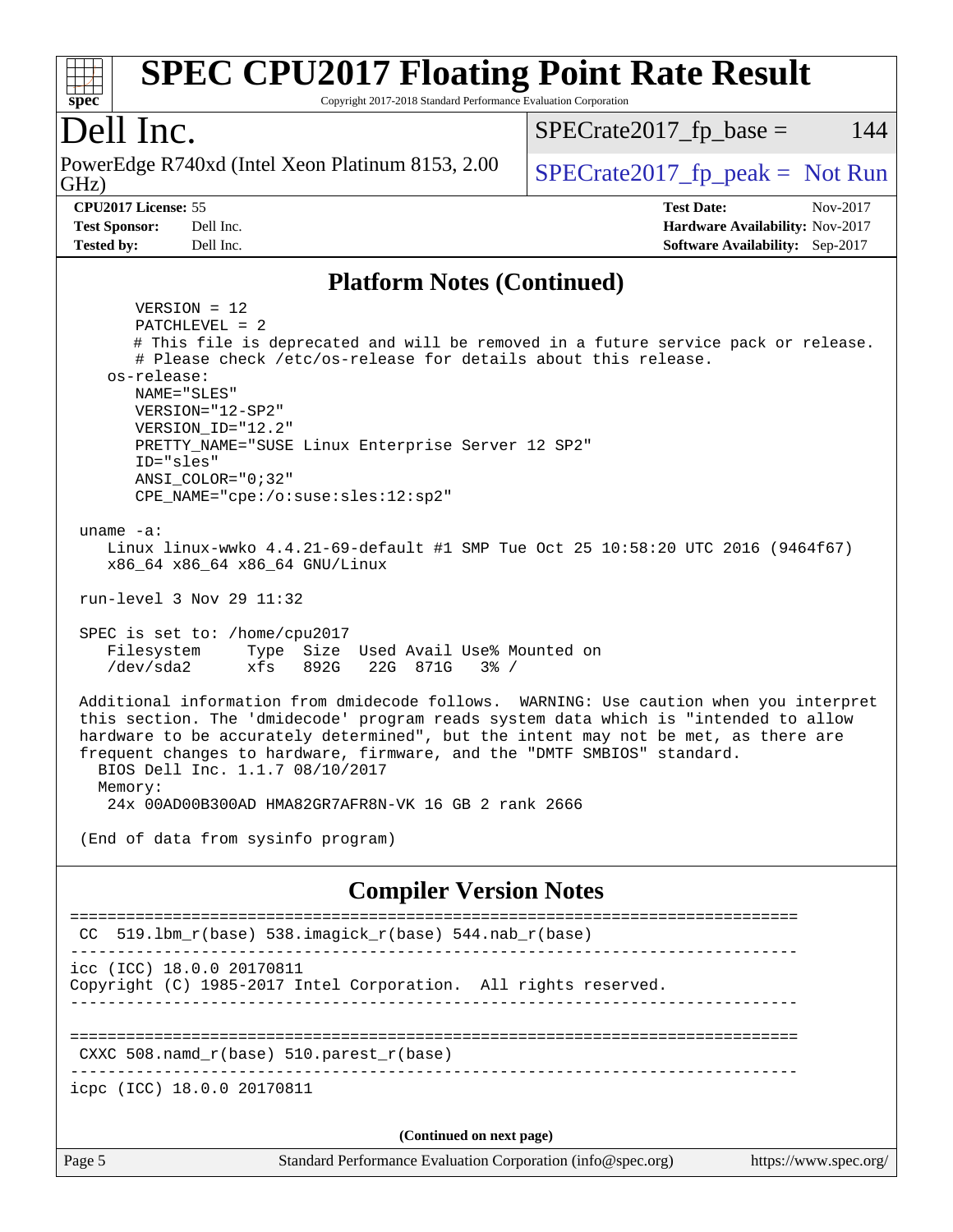

Copyright 2017-2018 Standard Performance Evaluation Corporation

## Dell Inc.

GHz) PowerEdge R740xd (Intel Xeon Platinum 8153, 2.00  $SPECTR = SPEC = 2017$   $fp\_peak = Not Run$ 

 $SPECrate2017_fp\_base = 144$ 

| -----                     |  |
|---------------------------|--|
| <b>CPU2017 License: :</b> |  |

| <b>Test Sponsor:</b> | Dell In |
|----------------------|---------|
| Tested hv:           | Dell In |

**[CPU2017 License:](http://www.spec.org/auto/cpu2017/Docs/result-fields.html#CPU2017License)** 55 **[Test Date:](http://www.spec.org/auto/cpu2017/Docs/result-fields.html#TestDate)** Nov-2017 **[Test Sponsor:](http://www.spec.org/auto/cpu2017/Docs/result-fields.html#TestSponsor) [Hardware Availability:](http://www.spec.org/auto/cpu2017/Docs/result-fields.html#HardwareAvailability)** Nov-2017 **[Tested by:](http://www.spec.org/auto/cpu2017/Docs/result-fields.html#Testedby) [Software Availability:](http://www.spec.org/auto/cpu2017/Docs/result-fields.html#SoftwareAvailability)** Sep-2017

#### **[Compiler Version Notes \(Continued\)](http://www.spec.org/auto/cpu2017/Docs/result-fields.html#CompilerVersionNotes)**

| Copyright (C) 1985-2017 Intel Corporation. All rights reserved.                                                                                                                                                                |  |
|--------------------------------------------------------------------------------------------------------------------------------------------------------------------------------------------------------------------------------|--|
| 511.povray_r(base) 526.blender_r(base)<br>CC.                                                                                                                                                                                  |  |
| icpc (ICC) 18.0.0 20170811<br>Copyright (C) 1985-2017 Intel Corporation. All rights reserved.<br>icc (ICC) 18.0.0 20170811<br>Copyright (C) 1985-2017 Intel Corporation. All rights reserved.                                  |  |
| FC 507.cactuBSSN r(base)                                                                                                                                                                                                       |  |
| icpc (ICC) 18.0.0 20170811<br>Copyright (C) 1985-2017 Intel Corporation. All rights reserved.<br>icc (ICC) 18.0.0 20170811<br>Copyright (C) 1985-2017 Intel Corporation. All rights reserved.<br>ifort (IFORT) 18.0.0 20170811 |  |
| Copyright (C) 1985-2017 Intel Corporation. All rights reserved.                                                                                                                                                                |  |
| FC 503.bwaves_r(base) 549.fotonik3d_r(base) 554.roms_r(base)                                                                                                                                                                   |  |
| ifort (IFORT) 18.0.0 20170811<br>Copyright (C) 1985-2017 Intel Corporation. All rights reserved.                                                                                                                               |  |
| $CC$ 521.wrf_ $r(base)$ 527.cam4_ $r(base)$                                                                                                                                                                                    |  |
| ifort (IFORT) 18.0.0 20170811<br>Copyright (C) 1985-2017 Intel Corporation. All rights reserved.<br>icc (ICC) 18.0.0 20170811<br>Copyright (C) 1985-2017 Intel Corporation. All rights reserved.                               |  |
|                                                                                                                                                                                                                                |  |

## **[Base Compiler Invocation](http://www.spec.org/auto/cpu2017/Docs/result-fields.html#BaseCompilerInvocation)**

[C benchmarks](http://www.spec.org/auto/cpu2017/Docs/result-fields.html#Cbenchmarks): [icc](http://www.spec.org/cpu2017/results/res2017q4/cpu2017-20171208-01366.flags.html#user_CCbase_intel_icc_18.0_66fc1ee009f7361af1fbd72ca7dcefbb700085f36577c54f309893dd4ec40d12360134090235512931783d35fd58c0460139e722d5067c5574d8eaf2b3e37e92)

[C++ benchmarks:](http://www.spec.org/auto/cpu2017/Docs/result-fields.html#CXXbenchmarks) [icpc](http://www.spec.org/cpu2017/results/res2017q4/cpu2017-20171208-01366.flags.html#user_CXXbase_intel_icpc_18.0_c510b6838c7f56d33e37e94d029a35b4a7bccf4766a728ee175e80a419847e808290a9b78be685c44ab727ea267ec2f070ec5dc83b407c0218cded6866a35d07)

**(Continued on next page)**

Page 6 Standard Performance Evaluation Corporation [\(info@spec.org\)](mailto:info@spec.org) <https://www.spec.org/>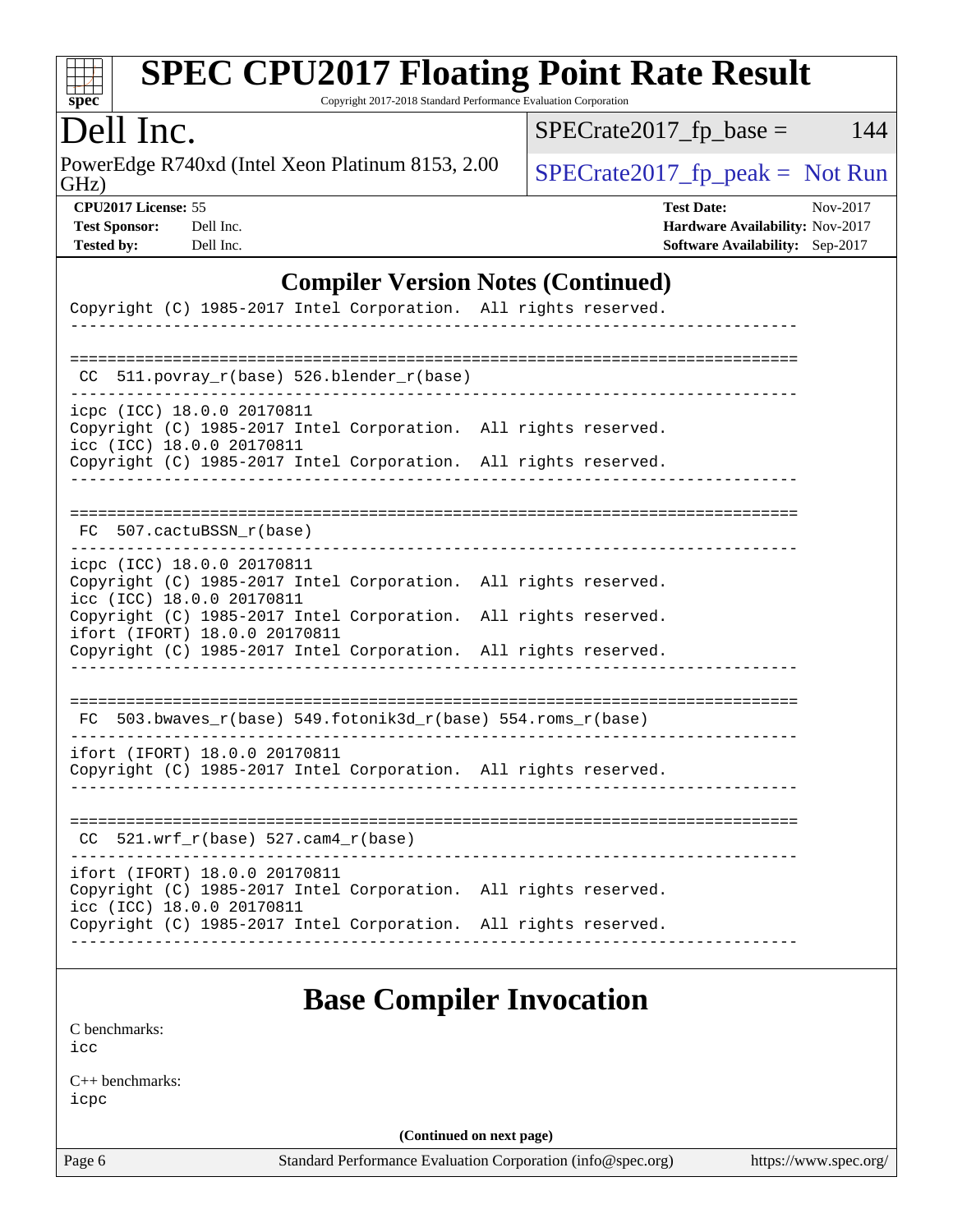

Copyright 2017-2018 Standard Performance Evaluation Corporation

## Dell Inc.

GHz) PowerEdge R740xd (Intel Xeon Platinum 8153, 2.00  $\big|$  SPECrate 2017 fp peak = Not Run

 $SPECTate2017<sub>fr</sub> base = 144$ 

**[CPU2017 License:](http://www.spec.org/auto/cpu2017/Docs/result-fields.html#CPU2017License)** 55 **[Test Date:](http://www.spec.org/auto/cpu2017/Docs/result-fields.html#TestDate)** Nov-2017 **[Test Sponsor:](http://www.spec.org/auto/cpu2017/Docs/result-fields.html#TestSponsor)** Dell Inc. **[Hardware Availability:](http://www.spec.org/auto/cpu2017/Docs/result-fields.html#HardwareAvailability)** Nov-2017 **[Tested by:](http://www.spec.org/auto/cpu2017/Docs/result-fields.html#Testedby)** Dell Inc. **[Software Availability:](http://www.spec.org/auto/cpu2017/Docs/result-fields.html#SoftwareAvailability)** Sep-2017

## **[Base Compiler Invocation \(Continued\)](http://www.spec.org/auto/cpu2017/Docs/result-fields.html#BaseCompilerInvocation)**

[Fortran benchmarks](http://www.spec.org/auto/cpu2017/Docs/result-fields.html#Fortranbenchmarks): [ifort](http://www.spec.org/cpu2017/results/res2017q4/cpu2017-20171208-01366.flags.html#user_FCbase_intel_ifort_18.0_8111460550e3ca792625aed983ce982f94888b8b503583aa7ba2b8303487b4d8a21a13e7191a45c5fd58ff318f48f9492884d4413fa793fd88dd292cad7027ca)

[Benchmarks using both Fortran and C](http://www.spec.org/auto/cpu2017/Docs/result-fields.html#BenchmarksusingbothFortranandC): [ifort](http://www.spec.org/cpu2017/results/res2017q4/cpu2017-20171208-01366.flags.html#user_CC_FCbase_intel_ifort_18.0_8111460550e3ca792625aed983ce982f94888b8b503583aa7ba2b8303487b4d8a21a13e7191a45c5fd58ff318f48f9492884d4413fa793fd88dd292cad7027ca) [icc](http://www.spec.org/cpu2017/results/res2017q4/cpu2017-20171208-01366.flags.html#user_CC_FCbase_intel_icc_18.0_66fc1ee009f7361af1fbd72ca7dcefbb700085f36577c54f309893dd4ec40d12360134090235512931783d35fd58c0460139e722d5067c5574d8eaf2b3e37e92)

[Benchmarks using both C and C++](http://www.spec.org/auto/cpu2017/Docs/result-fields.html#BenchmarksusingbothCandCXX): [icpc](http://www.spec.org/cpu2017/results/res2017q4/cpu2017-20171208-01366.flags.html#user_CC_CXXbase_intel_icpc_18.0_c510b6838c7f56d33e37e94d029a35b4a7bccf4766a728ee175e80a419847e808290a9b78be685c44ab727ea267ec2f070ec5dc83b407c0218cded6866a35d07) [icc](http://www.spec.org/cpu2017/results/res2017q4/cpu2017-20171208-01366.flags.html#user_CC_CXXbase_intel_icc_18.0_66fc1ee009f7361af1fbd72ca7dcefbb700085f36577c54f309893dd4ec40d12360134090235512931783d35fd58c0460139e722d5067c5574d8eaf2b3e37e92)

[Benchmarks using Fortran, C, and C++:](http://www.spec.org/auto/cpu2017/Docs/result-fields.html#BenchmarksusingFortranCandCXX) [icpc](http://www.spec.org/cpu2017/results/res2017q4/cpu2017-20171208-01366.flags.html#user_CC_CXX_FCbase_intel_icpc_18.0_c510b6838c7f56d33e37e94d029a35b4a7bccf4766a728ee175e80a419847e808290a9b78be685c44ab727ea267ec2f070ec5dc83b407c0218cded6866a35d07) [icc](http://www.spec.org/cpu2017/results/res2017q4/cpu2017-20171208-01366.flags.html#user_CC_CXX_FCbase_intel_icc_18.0_66fc1ee009f7361af1fbd72ca7dcefbb700085f36577c54f309893dd4ec40d12360134090235512931783d35fd58c0460139e722d5067c5574d8eaf2b3e37e92) [ifort](http://www.spec.org/cpu2017/results/res2017q4/cpu2017-20171208-01366.flags.html#user_CC_CXX_FCbase_intel_ifort_18.0_8111460550e3ca792625aed983ce982f94888b8b503583aa7ba2b8303487b4d8a21a13e7191a45c5fd58ff318f48f9492884d4413fa793fd88dd292cad7027ca)

#### **[Base Portability Flags](http://www.spec.org/auto/cpu2017/Docs/result-fields.html#BasePortabilityFlags)**

 503.bwaves\_r: [-DSPEC\\_LP64](http://www.spec.org/cpu2017/results/res2017q4/cpu2017-20171208-01366.flags.html#suite_basePORTABILITY503_bwaves_r_DSPEC_LP64) 507.cactuBSSN\_r: [-DSPEC\\_LP64](http://www.spec.org/cpu2017/results/res2017q4/cpu2017-20171208-01366.flags.html#suite_basePORTABILITY507_cactuBSSN_r_DSPEC_LP64) 508.namd\_r: [-DSPEC\\_LP64](http://www.spec.org/cpu2017/results/res2017q4/cpu2017-20171208-01366.flags.html#suite_basePORTABILITY508_namd_r_DSPEC_LP64) 510.parest\_r: [-DSPEC\\_LP64](http://www.spec.org/cpu2017/results/res2017q4/cpu2017-20171208-01366.flags.html#suite_basePORTABILITY510_parest_r_DSPEC_LP64) 511.povray\_r: [-DSPEC\\_LP64](http://www.spec.org/cpu2017/results/res2017q4/cpu2017-20171208-01366.flags.html#suite_basePORTABILITY511_povray_r_DSPEC_LP64) 519.lbm\_r: [-DSPEC\\_LP64](http://www.spec.org/cpu2017/results/res2017q4/cpu2017-20171208-01366.flags.html#suite_basePORTABILITY519_lbm_r_DSPEC_LP64) 521.wrf\_r: [-DSPEC\\_LP64](http://www.spec.org/cpu2017/results/res2017q4/cpu2017-20171208-01366.flags.html#suite_basePORTABILITY521_wrf_r_DSPEC_LP64) [-DSPEC\\_CASE\\_FLAG](http://www.spec.org/cpu2017/results/res2017q4/cpu2017-20171208-01366.flags.html#b521.wrf_r_baseCPORTABILITY_DSPEC_CASE_FLAG) [-convert big\\_endian](http://www.spec.org/cpu2017/results/res2017q4/cpu2017-20171208-01366.flags.html#user_baseFPORTABILITY521_wrf_r_convert_big_endian_c3194028bc08c63ac5d04de18c48ce6d347e4e562e8892b8bdbdc0214820426deb8554edfa529a3fb25a586e65a3d812c835984020483e7e73212c4d31a38223) 526.blender\_r: [-DSPEC\\_LP64](http://www.spec.org/cpu2017/results/res2017q4/cpu2017-20171208-01366.flags.html#suite_basePORTABILITY526_blender_r_DSPEC_LP64) [-DSPEC\\_LINUX](http://www.spec.org/cpu2017/results/res2017q4/cpu2017-20171208-01366.flags.html#b526.blender_r_baseCPORTABILITY_DSPEC_LINUX) [-funsigned-char](http://www.spec.org/cpu2017/results/res2017q4/cpu2017-20171208-01366.flags.html#user_baseCPORTABILITY526_blender_r_force_uchar_40c60f00ab013830e2dd6774aeded3ff59883ba5a1fc5fc14077f794d777847726e2a5858cbc7672e36e1b067e7e5c1d9a74f7176df07886a243d7cc18edfe67) 527.cam4\_r: [-DSPEC\\_LP64](http://www.spec.org/cpu2017/results/res2017q4/cpu2017-20171208-01366.flags.html#suite_basePORTABILITY527_cam4_r_DSPEC_LP64) [-DSPEC\\_CASE\\_FLAG](http://www.spec.org/cpu2017/results/res2017q4/cpu2017-20171208-01366.flags.html#b527.cam4_r_baseCPORTABILITY_DSPEC_CASE_FLAG) 538.imagick\_r: [-DSPEC\\_LP64](http://www.spec.org/cpu2017/results/res2017q4/cpu2017-20171208-01366.flags.html#suite_basePORTABILITY538_imagick_r_DSPEC_LP64) 544.nab\_r: [-DSPEC\\_LP64](http://www.spec.org/cpu2017/results/res2017q4/cpu2017-20171208-01366.flags.html#suite_basePORTABILITY544_nab_r_DSPEC_LP64) 549.fotonik3d\_r: [-DSPEC\\_LP64](http://www.spec.org/cpu2017/results/res2017q4/cpu2017-20171208-01366.flags.html#suite_basePORTABILITY549_fotonik3d_r_DSPEC_LP64) 554.roms\_r: [-DSPEC\\_LP64](http://www.spec.org/cpu2017/results/res2017q4/cpu2017-20171208-01366.flags.html#suite_basePORTABILITY554_roms_r_DSPEC_LP64)

## **[Base Optimization Flags](http://www.spec.org/auto/cpu2017/Docs/result-fields.html#BaseOptimizationFlags)**

#### [C benchmarks](http://www.spec.org/auto/cpu2017/Docs/result-fields.html#Cbenchmarks):

[-xCORE-AVX512](http://www.spec.org/cpu2017/results/res2017q4/cpu2017-20171208-01366.flags.html#user_CCbase_f-xCORE-AVX512) [-ipo](http://www.spec.org/cpu2017/results/res2017q4/cpu2017-20171208-01366.flags.html#user_CCbase_f-ipo) [-O3](http://www.spec.org/cpu2017/results/res2017q4/cpu2017-20171208-01366.flags.html#user_CCbase_f-O3) [-no-prec-div](http://www.spec.org/cpu2017/results/res2017q4/cpu2017-20171208-01366.flags.html#user_CCbase_f-no-prec-div) [-qopt-prefetch](http://www.spec.org/cpu2017/results/res2017q4/cpu2017-20171208-01366.flags.html#user_CCbase_f-qopt-prefetch) [-ffinite-math-only](http://www.spec.org/cpu2017/results/res2017q4/cpu2017-20171208-01366.flags.html#user_CCbase_f_finite_math_only_cb91587bd2077682c4b38af759c288ed7c732db004271a9512da14a4f8007909a5f1427ecbf1a0fb78ff2a814402c6114ac565ca162485bbcae155b5e4258871) [-qopt-mem-layout-trans=3](http://www.spec.org/cpu2017/results/res2017q4/cpu2017-20171208-01366.flags.html#user_CCbase_f-qopt-mem-layout-trans_de80db37974c74b1f0e20d883f0b675c88c3b01e9d123adea9b28688d64333345fb62bc4a798493513fdb68f60282f9a726aa07f478b2f7113531aecce732043)

[C++ benchmarks:](http://www.spec.org/auto/cpu2017/Docs/result-fields.html#CXXbenchmarks)

[-xCORE-AVX512](http://www.spec.org/cpu2017/results/res2017q4/cpu2017-20171208-01366.flags.html#user_CXXbase_f-xCORE-AVX512) [-ipo](http://www.spec.org/cpu2017/results/res2017q4/cpu2017-20171208-01366.flags.html#user_CXXbase_f-ipo) [-O3](http://www.spec.org/cpu2017/results/res2017q4/cpu2017-20171208-01366.flags.html#user_CXXbase_f-O3) [-no-prec-div](http://www.spec.org/cpu2017/results/res2017q4/cpu2017-20171208-01366.flags.html#user_CXXbase_f-no-prec-div) [-qopt-prefetch](http://www.spec.org/cpu2017/results/res2017q4/cpu2017-20171208-01366.flags.html#user_CXXbase_f-qopt-prefetch) [-ffinite-math-only](http://www.spec.org/cpu2017/results/res2017q4/cpu2017-20171208-01366.flags.html#user_CXXbase_f_finite_math_only_cb91587bd2077682c4b38af759c288ed7c732db004271a9512da14a4f8007909a5f1427ecbf1a0fb78ff2a814402c6114ac565ca162485bbcae155b5e4258871) [-qopt-mem-layout-trans=3](http://www.spec.org/cpu2017/results/res2017q4/cpu2017-20171208-01366.flags.html#user_CXXbase_f-qopt-mem-layout-trans_de80db37974c74b1f0e20d883f0b675c88c3b01e9d123adea9b28688d64333345fb62bc4a798493513fdb68f60282f9a726aa07f478b2f7113531aecce732043)

[Fortran benchmarks](http://www.spec.org/auto/cpu2017/Docs/result-fields.html#Fortranbenchmarks): [-xCORE-AVX512](http://www.spec.org/cpu2017/results/res2017q4/cpu2017-20171208-01366.flags.html#user_FCbase_f-xCORE-AVX512) [-ipo](http://www.spec.org/cpu2017/results/res2017q4/cpu2017-20171208-01366.flags.html#user_FCbase_f-ipo) [-O3](http://www.spec.org/cpu2017/results/res2017q4/cpu2017-20171208-01366.flags.html#user_FCbase_f-O3) [-no-prec-div](http://www.spec.org/cpu2017/results/res2017q4/cpu2017-20171208-01366.flags.html#user_FCbase_f-no-prec-div) [-qopt-prefetch](http://www.spec.org/cpu2017/results/res2017q4/cpu2017-20171208-01366.flags.html#user_FCbase_f-qopt-prefetch)

**(Continued on next page)**

| e 7 |  |  |  |
|-----|--|--|--|
|     |  |  |  |

Page 7 Standard Performance Evaluation Corporation [\(info@spec.org\)](mailto:info@spec.org) <https://www.spec.org/>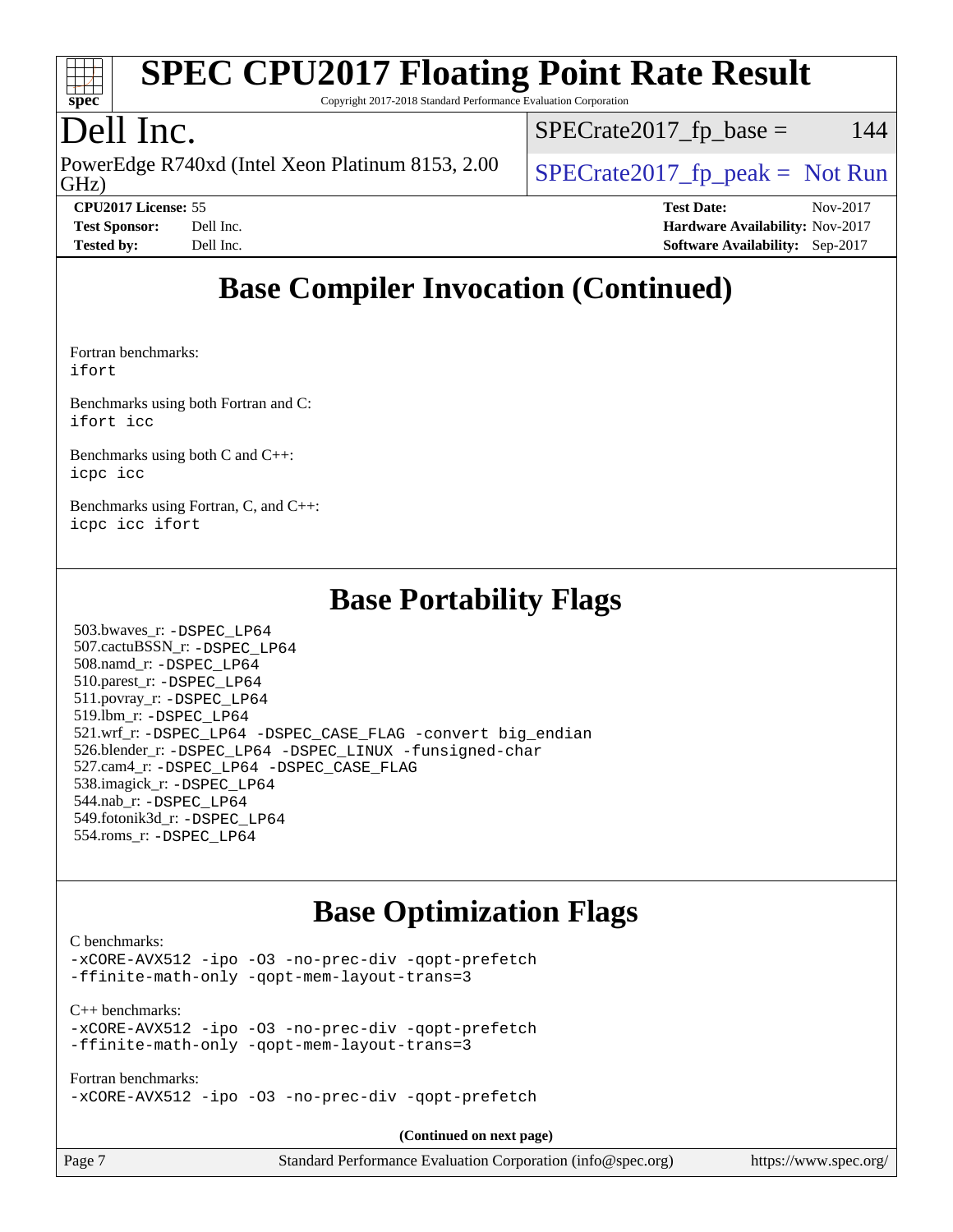

Copyright 2017-2018 Standard Performance Evaluation Corporation

#### Dell Inc.

GHz) PowerEdge R740xd (Intel Xeon Platinum 8153, 2.00  $\big|$  SPECrate 2017 fp peak = Not Run

 $SPECTate2017<sub>fr</sub> base = 144$ 

| <b>Test Sponsor:</b> | Dell Inc. |
|----------------------|-----------|
| <b>Tested by:</b>    | Dell Inc. |

**[CPU2017 License:](http://www.spec.org/auto/cpu2017/Docs/result-fields.html#CPU2017License)** 55 **[Test Date:](http://www.spec.org/auto/cpu2017/Docs/result-fields.html#TestDate)** Nov-2017

**[Hardware Availability:](http://www.spec.org/auto/cpu2017/Docs/result-fields.html#HardwareAvailability)** Nov-2017 **[Software Availability:](http://www.spec.org/auto/cpu2017/Docs/result-fields.html#SoftwareAvailability)** Sep-2017

## **[Base Optimization Flags \(Continued\)](http://www.spec.org/auto/cpu2017/Docs/result-fields.html#BaseOptimizationFlags)**

[Fortran benchmarks](http://www.spec.org/auto/cpu2017/Docs/result-fields.html#Fortranbenchmarks) (continued):

[-ffinite-math-only](http://www.spec.org/cpu2017/results/res2017q4/cpu2017-20171208-01366.flags.html#user_FCbase_f_finite_math_only_cb91587bd2077682c4b38af759c288ed7c732db004271a9512da14a4f8007909a5f1427ecbf1a0fb78ff2a814402c6114ac565ca162485bbcae155b5e4258871) [-qopt-mem-layout-trans=3](http://www.spec.org/cpu2017/results/res2017q4/cpu2017-20171208-01366.flags.html#user_FCbase_f-qopt-mem-layout-trans_de80db37974c74b1f0e20d883f0b675c88c3b01e9d123adea9b28688d64333345fb62bc4a798493513fdb68f60282f9a726aa07f478b2f7113531aecce732043) [-nostandard-realloc-lhs](http://www.spec.org/cpu2017/results/res2017q4/cpu2017-20171208-01366.flags.html#user_FCbase_f_2003_std_realloc_82b4557e90729c0f113870c07e44d33d6f5a304b4f63d4c15d2d0f1fab99f5daaed73bdb9275d9ae411527f28b936061aa8b9c8f2d63842963b95c9dd6426b8a) [-align array32byte](http://www.spec.org/cpu2017/results/res2017q4/cpu2017-20171208-01366.flags.html#user_FCbase_align_array32byte_b982fe038af199962ba9a80c053b8342c548c85b40b8e86eb3cc33dee0d7986a4af373ac2d51c3f7cf710a18d62fdce2948f201cd044323541f22fc0fffc51b6)

[Benchmarks using both Fortran and C](http://www.spec.org/auto/cpu2017/Docs/result-fields.html#BenchmarksusingbothFortranandC):

[-xCORE-AVX512](http://www.spec.org/cpu2017/results/res2017q4/cpu2017-20171208-01366.flags.html#user_CC_FCbase_f-xCORE-AVX512) [-ipo](http://www.spec.org/cpu2017/results/res2017q4/cpu2017-20171208-01366.flags.html#user_CC_FCbase_f-ipo) [-O3](http://www.spec.org/cpu2017/results/res2017q4/cpu2017-20171208-01366.flags.html#user_CC_FCbase_f-O3) [-no-prec-div](http://www.spec.org/cpu2017/results/res2017q4/cpu2017-20171208-01366.flags.html#user_CC_FCbase_f-no-prec-div) [-qopt-prefetch](http://www.spec.org/cpu2017/results/res2017q4/cpu2017-20171208-01366.flags.html#user_CC_FCbase_f-qopt-prefetch) [-ffinite-math-only](http://www.spec.org/cpu2017/results/res2017q4/cpu2017-20171208-01366.flags.html#user_CC_FCbase_f_finite_math_only_cb91587bd2077682c4b38af759c288ed7c732db004271a9512da14a4f8007909a5f1427ecbf1a0fb78ff2a814402c6114ac565ca162485bbcae155b5e4258871) [-qopt-mem-layout-trans=3](http://www.spec.org/cpu2017/results/res2017q4/cpu2017-20171208-01366.flags.html#user_CC_FCbase_f-qopt-mem-layout-trans_de80db37974c74b1f0e20d883f0b675c88c3b01e9d123adea9b28688d64333345fb62bc4a798493513fdb68f60282f9a726aa07f478b2f7113531aecce732043) [-nostandard-realloc-lhs](http://www.spec.org/cpu2017/results/res2017q4/cpu2017-20171208-01366.flags.html#user_CC_FCbase_f_2003_std_realloc_82b4557e90729c0f113870c07e44d33d6f5a304b4f63d4c15d2d0f1fab99f5daaed73bdb9275d9ae411527f28b936061aa8b9c8f2d63842963b95c9dd6426b8a) [-align array32byte](http://www.spec.org/cpu2017/results/res2017q4/cpu2017-20171208-01366.flags.html#user_CC_FCbase_align_array32byte_b982fe038af199962ba9a80c053b8342c548c85b40b8e86eb3cc33dee0d7986a4af373ac2d51c3f7cf710a18d62fdce2948f201cd044323541f22fc0fffc51b6)

[Benchmarks using both C and C++](http://www.spec.org/auto/cpu2017/Docs/result-fields.html#BenchmarksusingbothCandCXX):

[-xCORE-AVX512](http://www.spec.org/cpu2017/results/res2017q4/cpu2017-20171208-01366.flags.html#user_CC_CXXbase_f-xCORE-AVX512) [-ipo](http://www.spec.org/cpu2017/results/res2017q4/cpu2017-20171208-01366.flags.html#user_CC_CXXbase_f-ipo) [-O3](http://www.spec.org/cpu2017/results/res2017q4/cpu2017-20171208-01366.flags.html#user_CC_CXXbase_f-O3) [-no-prec-div](http://www.spec.org/cpu2017/results/res2017q4/cpu2017-20171208-01366.flags.html#user_CC_CXXbase_f-no-prec-div) [-qopt-prefetch](http://www.spec.org/cpu2017/results/res2017q4/cpu2017-20171208-01366.flags.html#user_CC_CXXbase_f-qopt-prefetch) [-ffinite-math-only](http://www.spec.org/cpu2017/results/res2017q4/cpu2017-20171208-01366.flags.html#user_CC_CXXbase_f_finite_math_only_cb91587bd2077682c4b38af759c288ed7c732db004271a9512da14a4f8007909a5f1427ecbf1a0fb78ff2a814402c6114ac565ca162485bbcae155b5e4258871) [-qopt-mem-layout-trans=3](http://www.spec.org/cpu2017/results/res2017q4/cpu2017-20171208-01366.flags.html#user_CC_CXXbase_f-qopt-mem-layout-trans_de80db37974c74b1f0e20d883f0b675c88c3b01e9d123adea9b28688d64333345fb62bc4a798493513fdb68f60282f9a726aa07f478b2f7113531aecce732043)

[Benchmarks using Fortran, C, and C++:](http://www.spec.org/auto/cpu2017/Docs/result-fields.html#BenchmarksusingFortranCandCXX)

[-xCORE-AVX512](http://www.spec.org/cpu2017/results/res2017q4/cpu2017-20171208-01366.flags.html#user_CC_CXX_FCbase_f-xCORE-AVX512) [-ipo](http://www.spec.org/cpu2017/results/res2017q4/cpu2017-20171208-01366.flags.html#user_CC_CXX_FCbase_f-ipo) [-O3](http://www.spec.org/cpu2017/results/res2017q4/cpu2017-20171208-01366.flags.html#user_CC_CXX_FCbase_f-O3) [-no-prec-div](http://www.spec.org/cpu2017/results/res2017q4/cpu2017-20171208-01366.flags.html#user_CC_CXX_FCbase_f-no-prec-div) [-qopt-prefetch](http://www.spec.org/cpu2017/results/res2017q4/cpu2017-20171208-01366.flags.html#user_CC_CXX_FCbase_f-qopt-prefetch) [-ffinite-math-only](http://www.spec.org/cpu2017/results/res2017q4/cpu2017-20171208-01366.flags.html#user_CC_CXX_FCbase_f_finite_math_only_cb91587bd2077682c4b38af759c288ed7c732db004271a9512da14a4f8007909a5f1427ecbf1a0fb78ff2a814402c6114ac565ca162485bbcae155b5e4258871) [-qopt-mem-layout-trans=3](http://www.spec.org/cpu2017/results/res2017q4/cpu2017-20171208-01366.flags.html#user_CC_CXX_FCbase_f-qopt-mem-layout-trans_de80db37974c74b1f0e20d883f0b675c88c3b01e9d123adea9b28688d64333345fb62bc4a798493513fdb68f60282f9a726aa07f478b2f7113531aecce732043) [-nostandard-realloc-lhs](http://www.spec.org/cpu2017/results/res2017q4/cpu2017-20171208-01366.flags.html#user_CC_CXX_FCbase_f_2003_std_realloc_82b4557e90729c0f113870c07e44d33d6f5a304b4f63d4c15d2d0f1fab99f5daaed73bdb9275d9ae411527f28b936061aa8b9c8f2d63842963b95c9dd6426b8a) [-align array32byte](http://www.spec.org/cpu2017/results/res2017q4/cpu2017-20171208-01366.flags.html#user_CC_CXX_FCbase_align_array32byte_b982fe038af199962ba9a80c053b8342c548c85b40b8e86eb3cc33dee0d7986a4af373ac2d51c3f7cf710a18d62fdce2948f201cd044323541f22fc0fffc51b6)

### **[Base Other Flags](http://www.spec.org/auto/cpu2017/Docs/result-fields.html#BaseOtherFlags)**

[C benchmarks](http://www.spec.org/auto/cpu2017/Docs/result-fields.html#Cbenchmarks):  $-m64 - std = c11$  $-m64 - std = c11$ 

[C++ benchmarks:](http://www.spec.org/auto/cpu2017/Docs/result-fields.html#CXXbenchmarks) [-m64](http://www.spec.org/cpu2017/results/res2017q4/cpu2017-20171208-01366.flags.html#user_CXXbase_intel_intel64_18.0_af43caccfc8ded86e7699f2159af6efc7655f51387b94da716254467f3c01020a5059329e2569e4053f409e7c9202a7efc638f7a6d1ffb3f52dea4a3e31d82ab)

[Fortran benchmarks](http://www.spec.org/auto/cpu2017/Docs/result-fields.html#Fortranbenchmarks):  $-m64$ 

[Benchmarks using both Fortran and C](http://www.spec.org/auto/cpu2017/Docs/result-fields.html#BenchmarksusingbothFortranandC):  $-m64 - std = c11$  $-m64 - std = c11$ 

[Benchmarks using both C and C++](http://www.spec.org/auto/cpu2017/Docs/result-fields.html#BenchmarksusingbothCandCXX):  $-m64$   $-std=cl1$ 

[Benchmarks using Fortran, C, and C++:](http://www.spec.org/auto/cpu2017/Docs/result-fields.html#BenchmarksusingFortranCandCXX)  $-m64$   $-std=cl1$ 

The flags files that were used to format this result can be browsed at

<http://www.spec.org/cpu2017/flags/Intel-ic18.0-official-linux64.2017-10-19.html> <http://www.spec.org/cpu2017/flags/Dell-Platform-Flags-PowerEdge14G-revC.html>